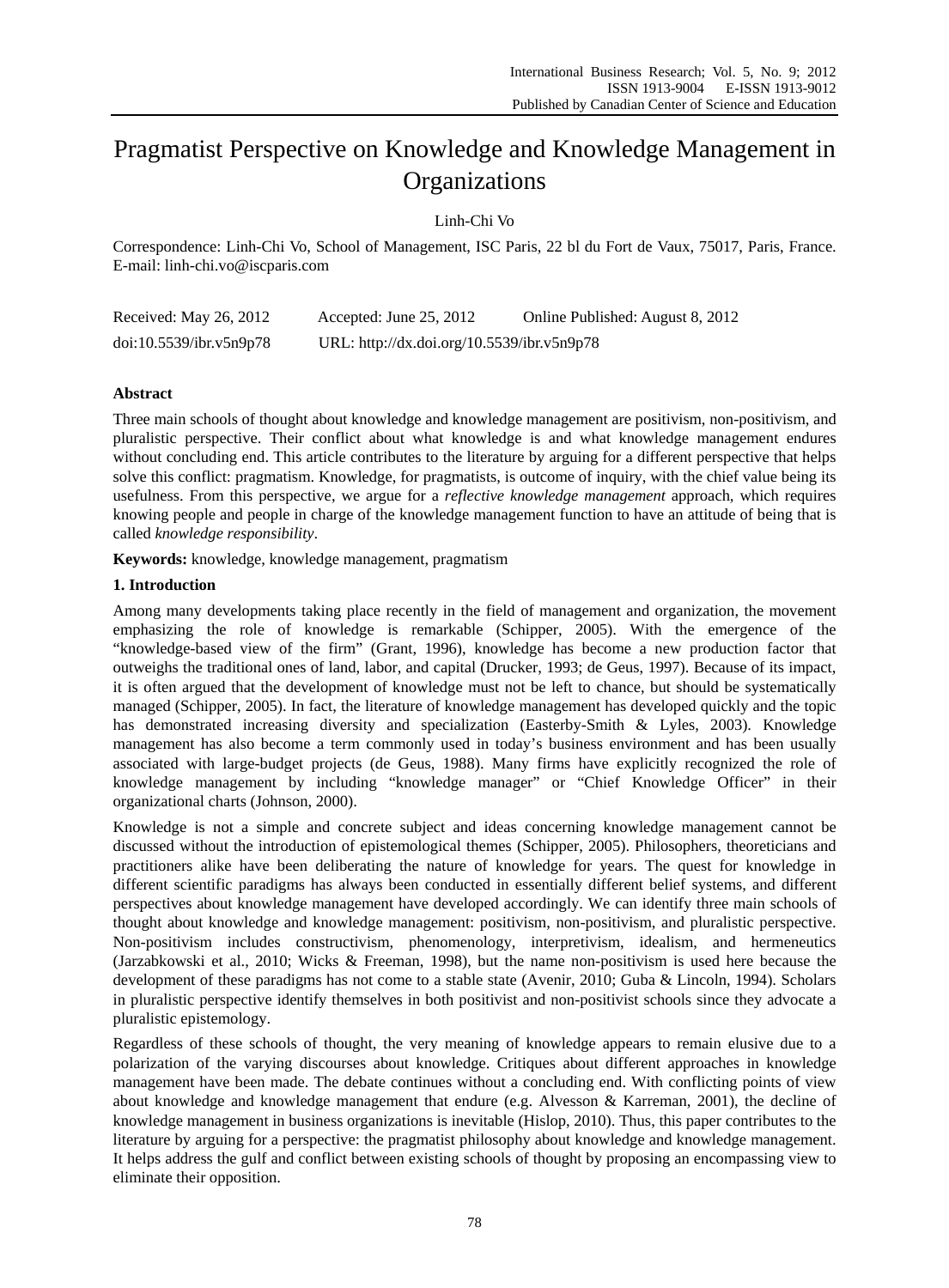This article is organized as follows. First, we present the aforementioned schools of thought about knowledge and knowledge management in the literature. We then point out the pitfalls in each perspective and the problems of maintaining their meaningless opposition. This section is followed by a presentation of our methodology. We then start our discussion of the pragmatist perspective about knowledge and knowledge management. To this end, we render our pragmatist-inspired interpretations of knowledge by heavily drawing on John Dewey. In light of this discussion, we present the pragmatist view about knowledge management, which can be named reflective knowledge management (Schipper, 2005). The article ends with a conclusion.

#### **2. Knowledge and Knowledge Management in the Literature**

A passionate debate about what knowledge is and what forms or types of it are available can be identified in the literature. One can distinguish the positivist and non-positivist perspectives in this debate. It is important to note that the distinction between these two standpoints has been made by using different labels such as positivist versus constructivist (Vera & Crossan, 2003), perceptive and cognitive versus social and constructionist, possession versus process, or cognitive-possession versus social-process (Chiva & Alegre, 2005). We also observed that many scholars adopt a pluralistic epistemology and identify themselves with both schools of thought. As different views of knowledge lead to different perceptions of knowledge management (Alavi & Leider, 2001), three different perspectives about knowledge management have developed accordingly. In this section, we will discuss these three perspectives about knowledge and knowledge management.

#### *2.1 Positivist Perspective about Knowledge and Knowledge Management*

According to Spender (1996a) and Chiva and Alegre (2005), followers of positivist school believe that knowledge is justified true belief. They all share the idea of knowledge as perceptive and as a commodity. Thus, emphasis is placed on the possession of knowledge. Knowledge is defined as a collection of representations of the world that is made up of a number of objects and events. This school posits that knowledge is universal and, hence, two cognitive systems should come up with the same representation of the same objects or situations. It is free from the influences of any subjective assumptions that may distort the reality (Taylor, 2006). Knowledge is assumed to take an explicit form, adhering to an objectivity that enables organizational researchers to represent the way the world actually is (Aram & Salipant, 2003) not from a place within it, but from nowhere in particular (Zundel & Kokkalis, 2010). Thus, it is possible to codify, store and transmit knowledge between people. Learning, in this perspective, is the improvement of representations.

The conventional wisdom of this school of thought is that knowledge exists prior to and independently from the knowing subject, who creates no knowledge in the act of appropriation (Chiva & Alegre, 2005). Knowledge methodologically precedes its application in specific circumstances in the organizational (Donaldson, 1996). It is assumed to be translatable into actions that help solve practical problems and advance organizational practice (Tranfield & Starkey, 1998). Seen from this perspective, knowledge precedes action and is distinguishable from action (Jarzabkowski et al., 2010).

In this perspective, knowledge management is defined as "the explicit control and management of knowledge within an organization aimed at achieving the company's objectives", "the formal management of knowledge for facilitating creation, access, and reuse of knowledge, typically using advanced technology", "the process of creating, capturing, and using knowledge to enhance organizational performance", or "the ability of organizations to manage, store, value, and distribute knowledge" (Vera & Crossan, 2003). The goal of knowledge management is to capture, codify and distribute organizational knowledge via the application of information and communication technologies so that it can be shared by all employees. It focuses on knowledge use, not knowledge creation. The target of all investments in knowledge management is the individual workers and the extent to which he or she has access to, and can leverage – information needed to get the job done (McElroy, 2000).

#### *2.2 Non-positivist Perspective about Knowledge and Knowledge Management*

In the study of knowledge, although the positivist school is the predominant one, it has been increasingly challenged and complemented by the non-positivist school (Vera & Crossan, 2003), shifting the notion of knowledge as a commodity that individuals or organizations may acquire to the study of knowledge as socially constructed and held collectively in organizations. This school proposes the idea that reality is socially constructed or conceived and is based on social interactions and discursive behaviours (Chiva & Alegre, 2005). The only kind of reality we can consciously know is constituted by the kind of distinctions we make in language (Heaton & Taylor, 2002). When people live in different operational contexts, they perceive different realities. This approach understands knowledge as not as a representation, but a constructing or creating acts, in other words, as a process. It is something which we do, not something that we possess (Chiva & Alegre, 2005).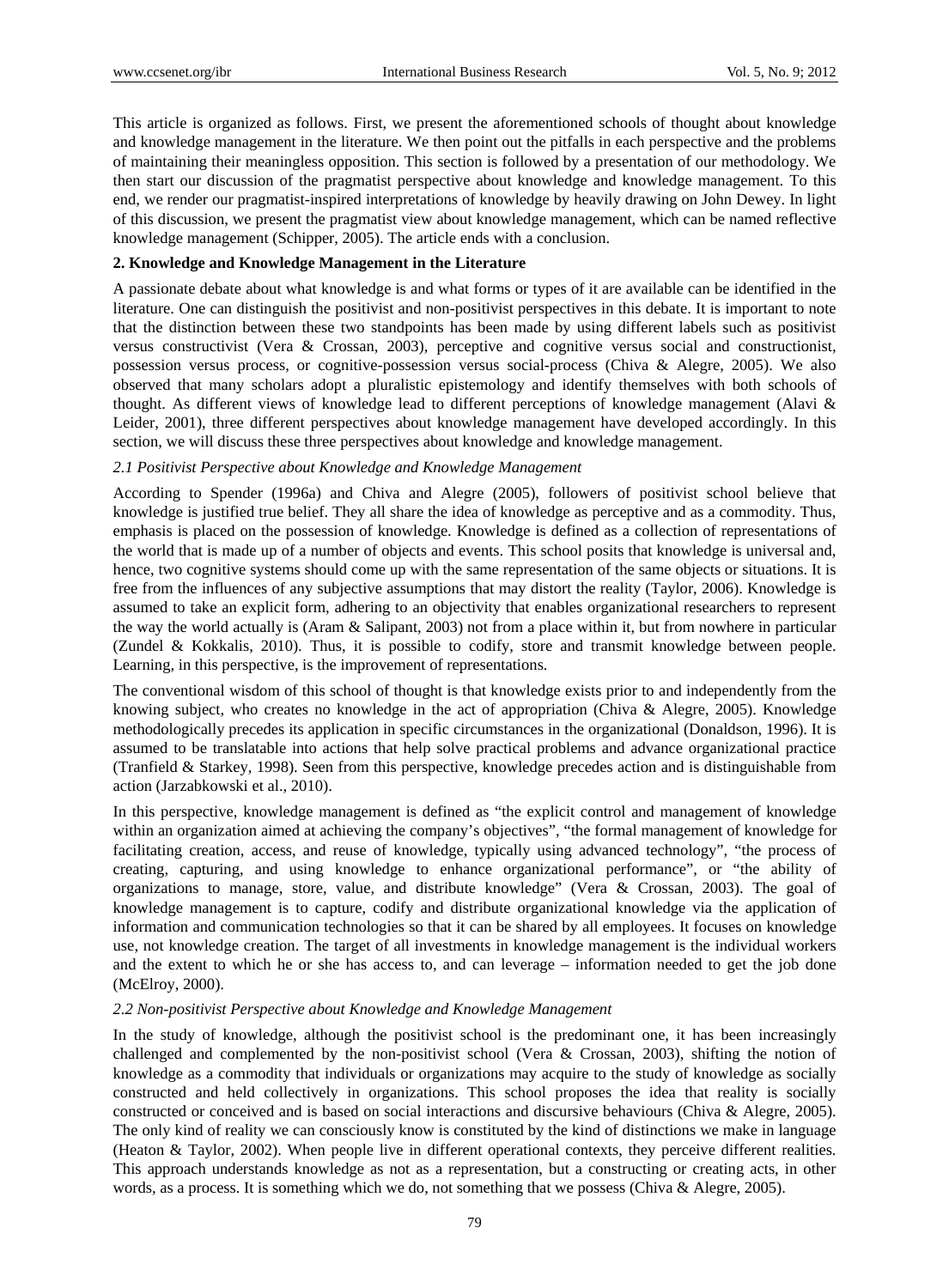The notions of practice and communities of practice are very important in this school of thought. A community of practice is "a set of relations among persons, activity, and world, over time" (Lave & Wenger, 1991). The participants are united in both action and in the meaning that action has, both for themselves and for the larger collective (Lave & Wenger, 1991). The practice of a community of practice is the specific knowledge that the community members develop, share and maintain. It can contain ideas, information, documents, or styles that community members share (Wenger, McDermott, & Snyder, 2002). It is "the way in which work gets done and knowledge is created" (Brown & Duguid, 1998, 2001), or "the coordinated activities of individuals and groups in doing their "real work" as it is informed by a particular organizational or group context" (Cook & Brown, 1999).

Knowledge is defined as embedded in situated practices of individual (Gherardi, 2000). "Practice articulates knowledge in and about organizing as practical accomplishment, rather than as a transcendental account of decontextualized reality" (Gherardi, 2000). Moreover, knowledge is situated in the historical, social and cultural contexts in which it arises and embodied in a variety of forms and media. It is acquired through some form of participation, and it is continually reproduced and negotiated (Nicolini, Gherardi, & Yanow, 2003).

In this perspective, scholars have developed different concepts to better indicate the practice-based nature of knowledge. Brown and Duguid (1998) elaborated the distinction between "know-how" and "know-what". Know-what is something people carry around in their head and pass between each other. It embraces the ability to put knows-what into practice. Know-how is produced and held in particular communities of practice. Cook and Brown (1999) critiqued the positivist school for viewing knowledge as something to be used in action and not as part of action. They argued for a perspective that does not treat these as separate or separable, a perspective that focuses on the knowledgeability of action, that is on knowing (a verb connoting action, doing, practice) rather than knowledge (a noun connoting thing, elements, facts, processes). Orlikowski (2002) developed the notion of organizational knowing as a substitution for the notion of organizational knowledge. It emerges from the ongoing and situated actions of organizational members as they engage the world.

Learning is, thus, the participation and interaction in communities of practice. The content of learning in this perspective is the identity formation at work (Elkjaer, 2004), in other words, becoming old-timer in a community of practice (Lave & Wenger, 1991). The distinction between learning and knowledge disappears (Chiva & Alegre, 2005).

Overall, the non-positivists all agree on the assumption that the inquirer and the phenomenon under inquiry cannot be separated in the knowledge process. They critique the positivist viewpoint that knowledge precedes action. The construction of knowledge is rooted in practice and the development of theory is a systematic extension of practice (Scherer & Steinmann, 1999 in Jarzabkowski et al., 2010). We cannot know an independent, objective world that stands apart from our experience of that world (Avenir, 2010).

In this perspective, knowledge management scholars acknowledge the importance of communication and social interaction processes that will allow knowledge sharing to occur (Hislop, 2009). Critiques have been mounted of the positivist perspective precisely on the grounds that it ignores the social architecture of knowledge exchange within organizations (Easterby-Smith & Lyles, 2003) and completely side-steps the question of how knowledge is created, disseminated, renewed and applied (Cavaleri, 2004; McElroy, 2000). To this end, developing communities of practice has been viewed as a popular approach for knowledge management because they favour situated and context-dependent learning and knowledge creation (Wenger, 2004). Scholars believes that we can manage knowledge by promoting social networks and the cultivation of trust, norms and shared values amongst employees that constitute communities of practices (Bresnen et al., 2003).

#### *2.3 Pluralistic Perspective about Knowledge and Knowledge Management*

Some authors have tried to provide an alternative perspective that combine both positivist and non-positivist schools. They propose that organizations have different types of knowledge, and that identifying and examining these will lead to more effective means for generating, sharing, and managing knowledge (Orlikowski, 1996). As a result, classifications of knowledge have been developed and then used to examine the various strategies and techniques, through which different types of knowledge are created, codified, converted, transferred, and exchanged. A well-known typology of knowledge is the distinction between explicit and tacit knowledge put forward by Nonaka (1994) based on the work of Polany. Explicit knowledge refers to knowledge that is transmittable in formal, systematic language. Tacit knowledge has a personal quality, which makes it hard to formalize and communicate. Explicit knowledge can be converted to tacit knowledge and vice versa. Spender (1996b) adopted a pluralistic epistemology to capture different types of knowledge that organizations make use of. For him, knowledge can be held by an individual or a collectivity. It can also be explicit or implicit. Thus, there are four types of knowledge: conscious, objectified, automatic, and collective. The first three types of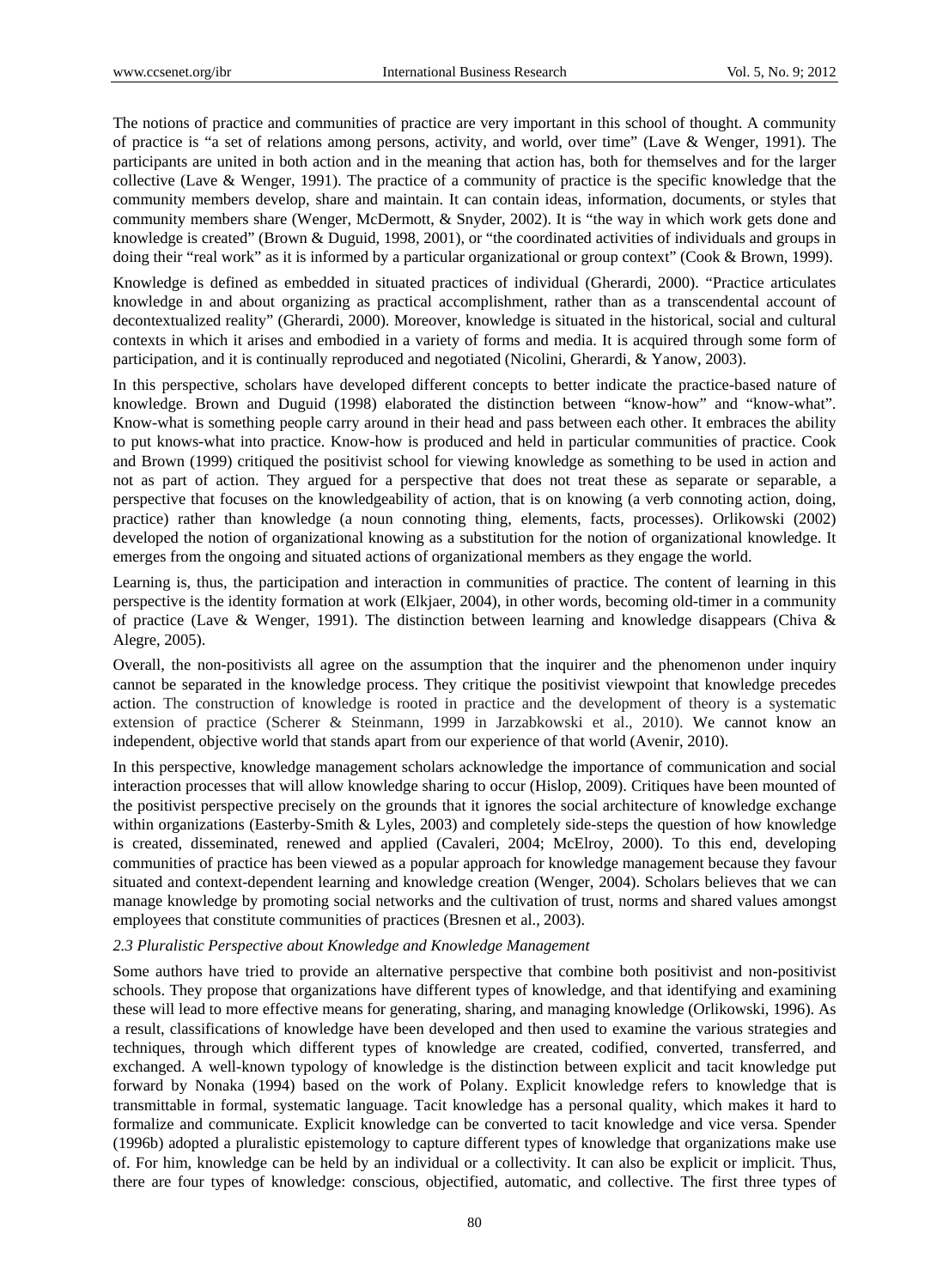knowledge take the same idea of knowledge as perceptive and as a commodity while the last type indicates that knowledge is socially constructed. Similarly, for Kogut and Zander (1992), knowledge of the firm must be understood as socially constructed. However, they still point out that one property of knowledge is the degree of codifiability and coded knowledge is alienable from the individual who codified it. Alavi and Leider (2001) concluded from their review of the literature that knowledge can be referred to as declarative, procedure, causal, conditional, and relational. Additional knowledge taxonomies such as local versus universal, codified versus uncodified, canonical versus non canonical, have also been elaborated (Tsoukas, 1996).

This perspective alludes to the distinction between two positivist and non-positivist perspectives and state that we should approach the tasks associated with knowledge management by using two distinct strategies: a codification strategy centered on information technology and its associated resources and a personalization strategy centered on managing people and developing communities of practice (Hansen *et al*., 1999). Sanchez (2005) also says that both approaches of knowledge management are likely to be needed in any organization. Each approach has its own advantages and disadvantages. The objective for knowledge managers is therefore to create a knowledge management strategy that synthesizes the right combination and balance of the two.

#### **3. Critique of the Perspectives and Their Opposition**

The above perspectives about knowledge and knowledge management and their opposition bear some important critiques, which will be presented in this section.

Although the non-positivist scholars have pointed out a certain inadequacy of the conceptualization of knowledge in the positivist perspective, they have not offered a well-founded alternative. The proliferation of different varieties of constructivist perspectives generates enormous confusion, which is not favourable to knowledge development (Avenir, 2010). Moreover, it has been claimed that the constructivists critiques the positivist ones but unwittingly retain the assumptions behind it. Rather than moving beyond such assumptions, the constructivists simply invert them (Wicks & Freeman, 1998). That is, while positivism aims at finding and describing knowledge, constructivists worry about creating knowledge. The emphasis shifts from finding the right knowledge to making lots of new and different types of knowledge. By admitting that knowledge is one-sided, partial, and subjective, the non-positivist perspective is trapped in the problem of how much or what kinds of knowledge are used. It is from this perspective that relativism (which means that all methods, insights, points of view, and moral values are equally valid) becomes a fundamental problem. "Researchers are caught in a web of subjective activities where they only get a partial and distorted glimpse of reality. They continue to be troubled by their inability to fully know reality and apologize for the bias and subjectivity of their work rather than rejecting positivist notions of objectivity altogether" (Wicks & Freeman, 1998, p. 128).

Moreover, non-positivist perspective has not provided any feasible approach to knowledge management. The notion of community of practice itself is problematic. Many authors have pointed out the ambiguous or ill-defined aspects of the notion (Handley et al., 2006; Robet, 2006). It has become popular in knowledge management literature because it marks the passage from a cognitive and individual vision of knowledge and learning to a social and situated one. It encompasses a plurality of concepts related to the practice perspective: for instance, the situatedness and sociality of practices, the central importance of practical know-how for work, the existence of collective identities, and the importance of learning processes within a community of practitioners (Corradi, Gherardi & Verzelloni, 2010). From the practice perspective, communities of practice are just one of the forms of organizing. Referring to a community of practice is not a way to postulate the existence of a new informal grouping or social system within the organization, but is a way to emphasize that every practice is dependent on social processes through which it is sustained and perpetuated, and that learning takes place through the engagement in that practice (Gherardi, Nicolini, & Odella, 1998).

The conflict between positivism and non-positivism has resulted in what Alvesson and Karreman (2001) described as "inconsistent, vague, broad, two-faced, and unreliable" concept of knowledge. Thus, it is understandable that most literature on knowledge management and/or organizational knowledge creation tends to treat management as something that is either self-evident, unproblematic or black-boxed, unexplicated (Alvesson & Karreman, 2001). Ten years later, from a review of academic work on organizational knowledge creation, Nonaka and von Krogh (2009) found that the debate between these perspectives still continues, resulting in unanswered questions about knowledge and knowledge creation. The authors suggested how the controversies might be resolved by reiterating their pluralistic perspective and upholding the Nonaka's (1994) conceptualization of tacit and explicit knowledge, which themselves are not without critiques (Tsoukas, 1996).

The pluralist perspective can also be critiqued for considering tacit and explicit knowledge as two separate types of knowledge (Tsoukas, 1996). Nonaka (1994) and Nonaka and von Krough (2009) argued that tacit and explicit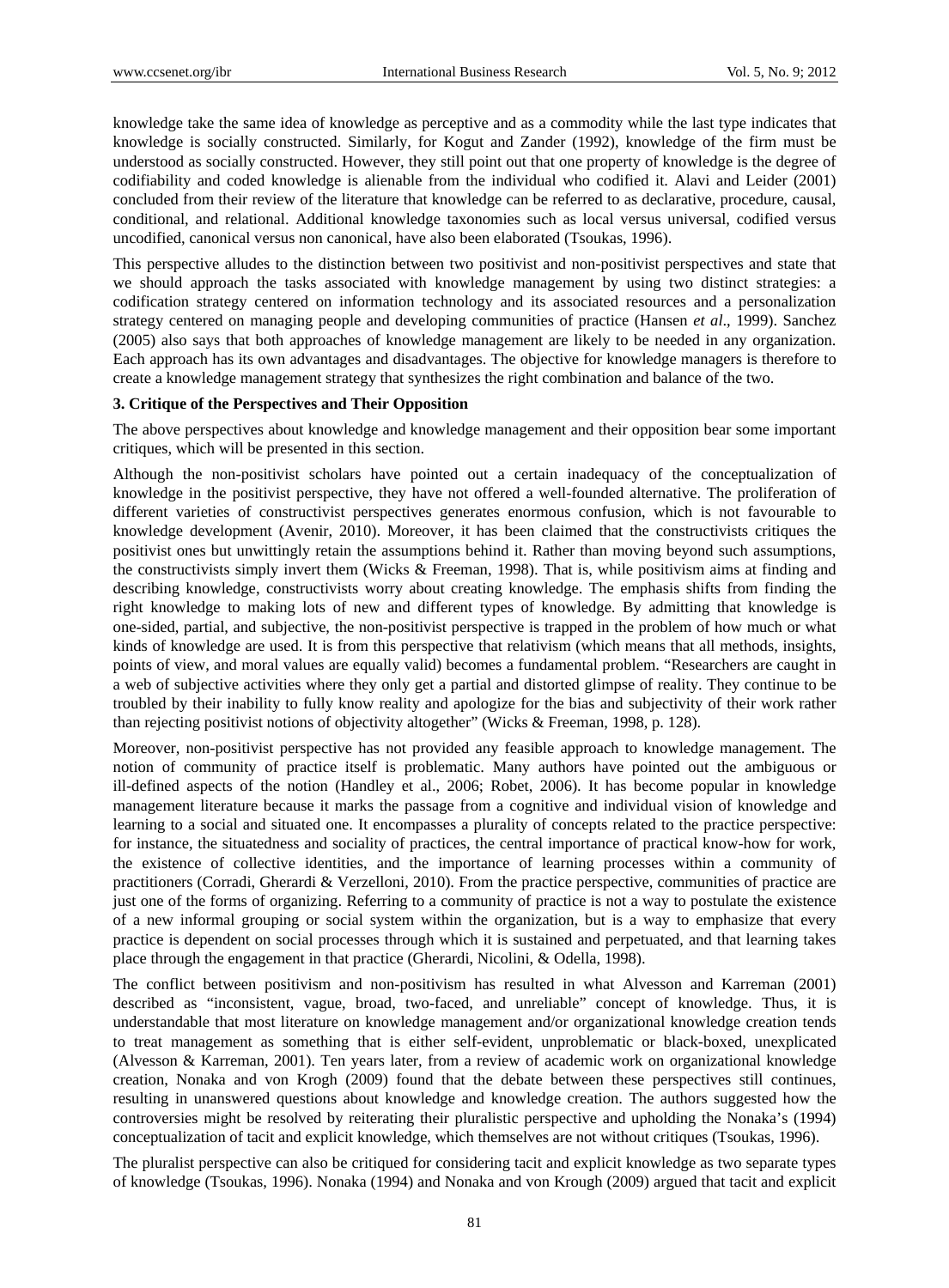knowledge are not separate to the extent that the two types are "mutually complementary" in their dynamic interaction with each other in activities by individuals and groups. However, tacit knowledge is the necessary nature of all knowledge, the tacit and explicit nature of knowledge is inseparably related (Tsoukas, 1996). According to Tsoukas (1996), for such taxonomic thinking to be possible, the conceptual categories along which the phenomena are classified must be assumed to be discrete, separate, and stable. The problem is that they hardly ever are.

In their attempt to resolve the controversies between existing perspectives on knowledge and knowledge management, Nonaka and von Krough (2009) mentioned briefly about the philosophy of pragmatism but did not discuss in detail their potential contribution to the debate.

#### **4. Methodology**

In order to deal with these controversies, we adopt a theoretical methodology rather than an empirical one. We do not conduct field study, but attempt to identify an alternative theoretical foundation that can replace or bridge the divide between the existing perspectives about knowledge and knowledge management.

There are several criteria in selecting an alternative theoretical foundation: it should be able to transcend competing assumptions about the knowledge of positivist and non-positivist paradigms; it should provide direction on how knowledge should be managed effectively. These criteria can be termed the philosophical challenge and empirical challenge, respectively.

The search for an alternative theory starts with an overview of different philosophies that are known to discuss about knowledge and/or learning. We include the philosophies about learning in our search because learning and knowledge are inter-related. Discussion of knowledge is always related to that about learning and vice versa. We then classify the philosophies into three categories: positivist, non-positivist, and others. The category "others" refers to the philosophies that have links with both positivism and non-positivism. From our search, we come to identify the pragmatist philosophy of John Dewey as an appropriate theoretical perspective that may help us address our problematic and heated debates between different camps of knowledge and knowledge management.

In the next sections, we will present the pragmatist view of knowledge and knowledge management and discuss how it can help resolve the existing controversies.

#### **5. Knowledge through the Pragmatist Perspective**

#### *5.1 Pragmatism: A Short Introduction*

Before discussing the concept of knowledge from pragmatist perspective, it is worth mentioning the notions of experience, situation, and inquiry that are conceptualized by John Dewey. For Dewey, an individual is a being interacting with an environment. Dewey's perspective on the relationship between the individual and the environment is configured by his concept of experience (1958). Our experience includes something had, an undergoing of things which "happen to us", and responsive "taking". Experiencing is about suffering and enjoyment, about the feeling of need and the making of effort, while what is experienced is anything which can occur to anyone (Dewey, 1916). There are times when the ongoing individual-environment interaction breaks down. Ongoing action is interrupted. Dewey terms these instances problematic situations. The problematic of a situation initiates inquiry. Inquiry is reflective problem-solving which changes the problematic situation into a determinate one (Dewey, 1938). The process of inquiry consists of the cooperation of two kinds of operations: existential (the actual transformation of the situation) and conceptual (reflection or thinking) (Dewey, 1938). In inquiry, the problem of the situation and its possible solution are progressively determined with reference to future consequences. The first step toward the identification of problem lies in the collection of facts. These facts help formulate the hypothesis about the problem and possible solution. The hypothesis articulates a relationship between actions and consequences on the basis of a hypothetical interpretation of the problem and possible solution. The hypothesis is not sufficient to deal with problematic situation. The individual needs action to actually test the hypothesis. If the action indeed has the expected result, a unified situation has been created and the process of inquiry comes to an end (Dewey, 1938). In a sense we could say that the occurrence of a unified situation proves that the hypothesis was correct or warranted (Biesta  $\&$  Burbules, 2007).

#### *5.2 Knowledge Seen through a Pragmatist Lens*

In this perspective, knowledge is defined as being the outcome of inquiry (Dewey, 1938). This conceptualization of knowledge encompassed both positivist and non-positivist perspectives. First, there is generalized knowledge, such as the kind of knowledge that explains why turning a handle causes the door to open (Polkinghoime, 2000). It is the convergent and cumulative effect of perpetual inquiry that defines knowledge in its generalized meaning (Biesta & Burbules, 2007). However, knowledge is not a mirror of reality and the role of science is not to make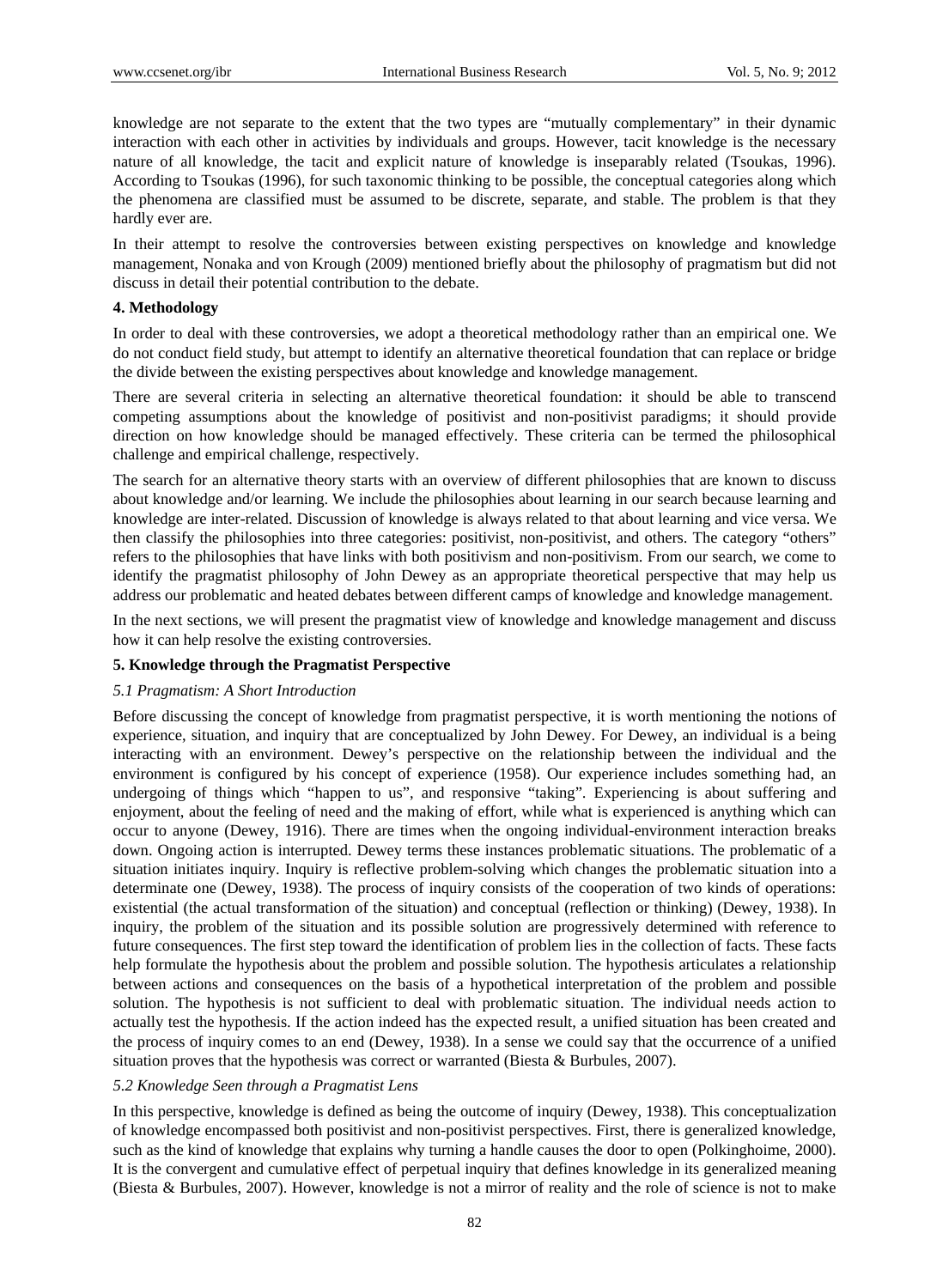knowledge as true as possible so it represents reality in an accurate way (Fenstermacher & Sanger, 1998). There is not, on the one hand, knowledge and, on the other, the real world. Second, the context-dependent and personal nature of knowledge is acknowledged. However, knowledge is not a construction of the human mind, but a construction that is located in the transaction between us and the environment (Biesta & Burbules, 2007).

It can be said that pragmatists move beyond the polarization of knowledge as universal versus situated between positivism and non-positivism. Moreover, unlike the pluralistic perspective, they do not see universal /explicit and situated/tacit knowledge as two separated types interacting along the continuum (Nonaka & von Krogh, 2009). They see all knowledge as having both particularizing and generalizing functions working together (Dewey, 1916). A confused situation has to be cleared up by resolving it into sharply defined details. Without the particulars identified in our transactions with the environment, there is no material for knowing and no intellectual growth. Without placing these particulars in the context of the meanings brought out in the larger experience of the past, particulars are meaningless.

Pragmatism regards knowledge as provisional. As the outcome of inquiry, knowledge is always related to the settlement of a particular situation by a particular inquiry. There is no guarantee that the conclusion reached by it will always remain settled (Dewey, 1938). Theoretically speaking, all particular conclusions of specific inquiries are components of an enterprise that is continually renewed (Biesta & Burbules, 2007). Moreover, knowledge cannot be subjected to universally valid interpretations. Instead, pragmatists advocate multiple interpretations of events. Pragmatic inquiry concerns itself with the identification of various standpoints, in order to view a problem in more detail, and from different angles (Metcalfe, 2008). Somewhat provocatively, pragmatists consider the sole focus on generalizing and generalized knowledge as counter-productive and illogical (Dewey, 1938).

Pragmatists would share with non-positivists the argument that knowledge is embedded in situated practices of individual. Their view about knowledge and action is that they are undivided in a totality. But they also emphasize the role of thought and reflection in generating new knowledge. Thought and reflection are significant to inquiry (Dewey, 1938). Explicit actions enable us to determine the worth and validity of our reflective considerations. Without observable actions, we have at most a hypothesis about a problem and its solution. In order to gain knowledge, we need action (Dewey, 2005). Action, however, does not qualify as the sole prerequisite for knowledge. Knowing, then, is not the possession of knowledge. It is not something that takes place inside the human mind (Biesta & Burbules, 2007). Knowing is itself an activity. "Knowing consists of operations that give experienced objects a form in which the relations, upon which the onward course of events depends, are securely experienced" (Dewey, 2005, p. 295).

From a pragmatist perspective, the chief value of knowledge is its usefulness as an organizing device with which to solve social and organizational problems, thereby improving the working, living, and social conditions of communities (Dewey, 1927). The usefulness of knowledge is an important criterion to differentiate between meaningful and not meaningful knowledge (Dewey, 1931). Dewey argues that it is not the possibility of knowledge, but its point – the uses we make of it – that must occupy our inquiries into its nature (Dewey, 1972). This principle is further explicated by what James (1907/1910) in Metcalfe (p. 1094, 2008) wrote: "what works best in a particular situation".

#### **6. Implications for Knowledge Management from the Pragmatist Perspective**

The positivist and non-positivist perspectives in knowledge management are often considered as the first and the second generations of knowledge management (McElroy, 2000), reflecting the dominance of the former in the past and the increasingly influence of the latter in recent years.

From the pragmatist epistemology of knowledge, we argue for an approach of knowledge management that can be called *reflective knowledge management* (Schipper, 2005). Reflective knowledge management embraces the both positivist and non-positivist schools of knowledge management and shares the point of view of pluralistic perspective of knowledge management. It argues for the participation of all knowing people in the sharing of knowledge and does not deny the role of IT in knowledge management. However, it requires knowing people and people in charge of the knowledge management function to have an attitude of being that can be called *knowledge responsibility*. There are also some potential pitfalls of existing knowledge management perspectives that reflective knowledge management addresses.

As the chief value of knowledge for pragmatists is its usefulness - useful in the sense of helping people to better cope with the world or to create better organizations, knowledge does not stand on its own but must be intrinsically linked to something else, be it a purpose, a problem, or a common project. Schipper (2005) used the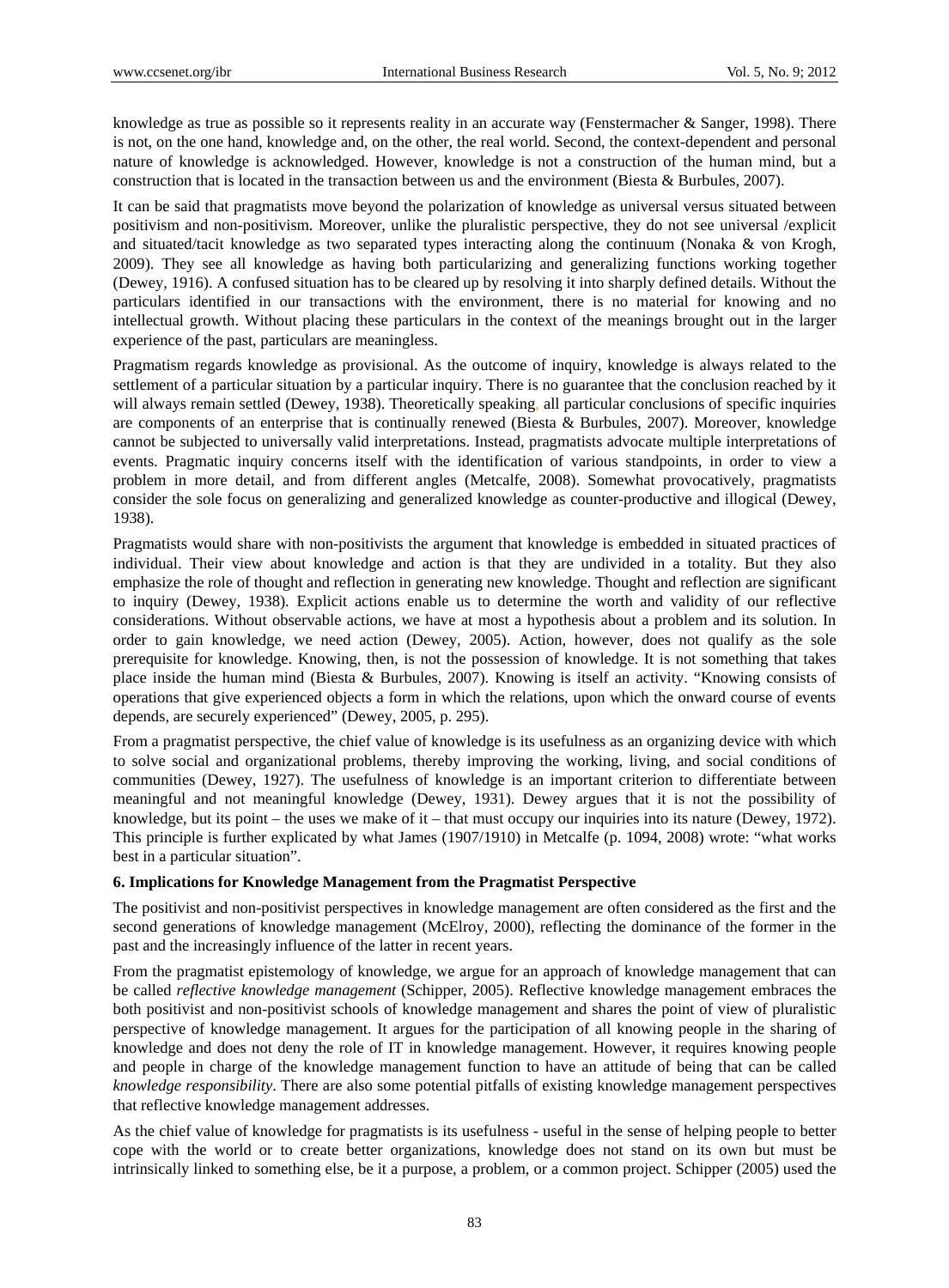term knowledge responsibility to describe this pragmatist feature of knowledge. Knowledge responsibility has two sides. On the one hand, it concerns a responsibility for improving knowledge claims. This means one has to be careful in his/her knowledge claims. It also means that one has to be open to different interpretations of events, acknowledge different concepts and classificatory schemes, and identify various standpoints from which a problem can be viewed in more detail and from different angles (Minnich, 2005). On the other hand, there is a responsibility for the knowledge other people have. When one engages in inquiry to strive for better understanding and improve his/her actual knowledge claims (Dewey, 1938), that person exercises the first side of knowledge responsibility. If this person thinks that some knowledge claims should be known by others as well, it is a manifestation of the second side of knowledge responsibility. To put this responsibility into effect, the constructive criticism of knowledge claims made by others and the real sharing of one's own knowledge and doubts are important means.

"Knowledge management is nothing but the proper exercise of knowledge responsibility" (Schipper, 2005). Schipper did not deny the importance of seeking financial returns on knowledge for business organizations, but argued that the issue would be more properly denoted as the "economics" of knowledge, and the economics of knowledge as such does not necessarily exclude the involvement of knowledge management as the exercise of knowledge responsibility.

Reflective knowledge management as defined is not a novel phenomenon (Schipper, 2005). People always exercise knowledge responsibility amid other activities. Inquiries enter into every area of life and into every aspect of every area in an intimate and decisive way (Dewey, 1938). It is part of life to inquire the world, to mull things over, to make evaluations and draw conclusions. Inquiries may guide actions towards overcoming immediate impediment or direct efforts towards desired outcomes (Dewey, 1938).

What is new is the fact that these kinds of activities are being regarded as a separate management function managed by some CKO or knowledge managers (Schipper, 2005). When a separate knowledge management function is set up, there are some risks that reflective knowledge management as advocated here should be conscious of. They include the risk of a dominant management focus, misplaced universality, collective myopia, and forgotten absence. They will be presented below.

## *6.1 Management Focus*

The risk of management focus implies that knowledge is disseminated from a general management perspective, without real attention being paid to the concrete problems and wishes of the people involved and affected (Schipper, 2005). We reiterate one more time that pragmatism advocates usefulness as the criterion of desirable knowledge (Dewey, 1927, 1931). Useful knowledge is differentiated from useless knowledge by its practicality – the uses we make of it. Thus, it is important to avoid the pitfall of management focus by keeping in mind that activities which we often label "knowledge management" were originally embedded in the practice of the knowing people themselves. Unreflectively isolating such people from their primary context in terms of a separate management function will trap us in the risk of making knowledge irrelevant and useless (Schipper, 2005).

The importance of avoiding the problem of management focus is implied in the four themes of knowledge that we discussed above. Involving knowing people in reflective knowledge management is needed to ensure their participation in organizations, society and communities and take control of their transactional knowledge. A multi-perspective sharing of knowledge, hence, reciprocity in the organization is achieved only when different people participate in the knowledge processes. From participation and reciprocity, we have the sustainability of democratic knowledge processes. We also need to respect their experience-based knowledge and the fact that everyone's experience is equally real.

# *6.2 Misplaced Universality*

As the outcome of inquiry, knowledge does not represent universally valid interpretations (Dewey, 1938). Thus, one should ascertain the relevance or practicality of the knowledge claims mobilized to accomplish something (Schipper, 2005). A given fact is to be considered as answer to a particular question of fact. The relevance must always form part of the questions involved. Therefore, knowledge management should be reflective – that is, it should be self-conscious of the different aspects of the context, in order to prevent the pitfall of universality (Schipper, 2005).

A common method in knowledge management is to use (financial) reward for knowledge sharing activities in order to enhance communication. However, it may lead to undesired consequence because of the pitfall of universality (Schipper, 2005). Such reward must be used carefully in the context of knowledge management.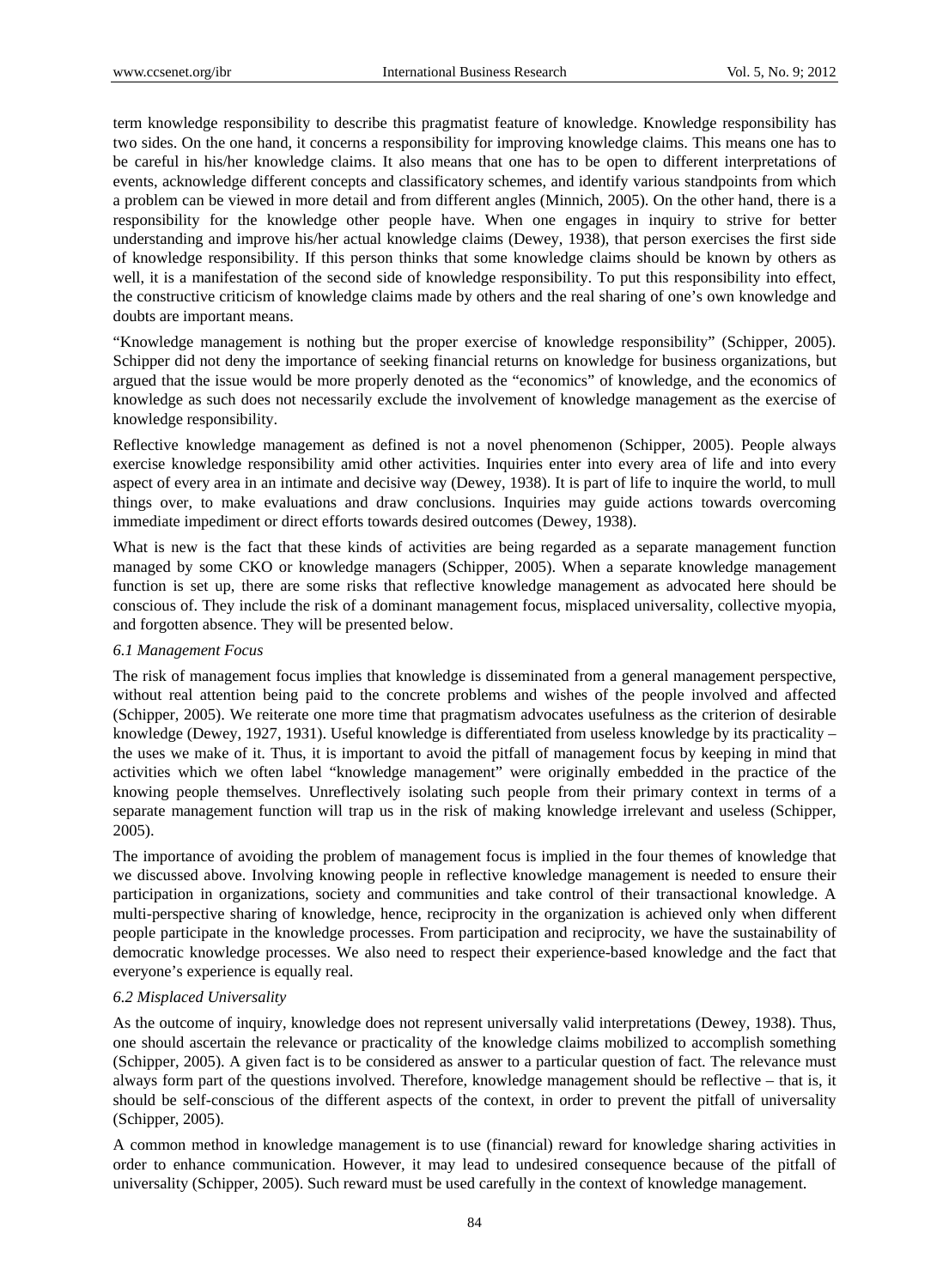## *6.3 Collective Myopia*

As presented, besides general knowledge that is the convergent and cumulative effect of perpetual inquiry, all the people involved in a subject matter have their particular experiences which also matter. We have to take into account their multi-perspective experiences because we have different realities of experience. Thus, knowledge responsibility requires that people are eager to learn from each other as well as being willing to criticize all the knowledge claims that are being made (Schipper, 2005). Cooperation and sharing of knowledge can help correct the risks associated with individual work such as overestimation of one's own performance. This attitude of being in the organization is necessary for reciprocal learning.

However, it should be noted that knowledge sharing does not guarantee that high quality knowledge will be attained, because a collective myopia – a kind of unreflective groupthink – can take hold (Schipper, 2005). In such a situation, the possibility of not really exploring different perspectives of the people involved is significant. In order to prevent this, it is important that the first aspect of knowledge responsibility is really active. It is here that the democratic knowledge process in the organization comes into play so that criticisms of the knowledge claims are made irrespective of hierarchical order (Schipper, 2005).

#### *6.4 Forgotten Absence*

Related to the issue of misplaced universality is the pitfall of forgotten absence (Schipper, 2005). This is the tendency to place symbolic representations (such as file, note, report, etc.) at the center of attention, thereby making appearance replace substance. The possibility of doing so in the organization is high because the representations function can serve as an effective means of communication. The personal involvement in knowledge, its relational character and quality are easily forgotten, because the representation itself is the only thing present

As knowledge is always related to the settlement of a particular situation by a particular inquiry, one way of coping with this pitfall is to contact the original inquirer who created a given symbolic representation. The person may be able and willing to link it with a new situation in which inquiry occurs. This gives the possibility of rethinking the representation, thereby influencing knowledge quality in a positive way (Schipper, 2005). Thus, all knowledge, as outcome of inquiry, is continually renewed.

This pitfall is likely to happen in the case of IT (Schipper, 2005). IT projects are often considered to be a powerful means of knowledge sharing. But only if IT remains embedded in original modes of cooperation, where the people involved are familiar with each other and with the issues concerned and conscious of the pitfall of representation, can we expect something positive to happen (Schipper, 2005).

#### **7. Conclusion**

Knowledge management has become an important topic in both the academic world and the business environment. Three main schools of thought about knowledge and knowledge management can be identified: positivism, non-positivism, and pluralistic perspective. Their conflicting perspectives about what knowledge is and what knowledge management should do endure without concluding end. Critiques about all these three schools of thought and the negative consequences of their continuing opposition have been pointed out.

This article contributes to the literature by arguing for a different school of thought that helps solve the conflict between existing schools of thought: the pragmatist perspective about knowledge and knowledge management. This perspective bridges the gulf between the existing schools by proposing an encompassing view to eliminate their opposition. It moves beyond the polarization of universal and situated knowledge. Moreover, it does not take a rather simplistic view that see universal and situated knowledge is two separated types interacting with each other along the continuum (Nonaka & von Krogh, 2009). It sees all knowledge as partly universal and partly situated.

Our discussion of the pragmatist perspective about knowledge and knowledge management is drawn heavily from pragmatist philosophy. Knowledge, for pragmatists, is outcome of inquiry, with the chief value being its usefulness in helping people to better cope with the world or to create better organizations. In light of this perspective, we argued for an approach of knowledge management that can be called *reflective knowledge management*, which requires knowing people and people in charge of the knowledge management function to have an attitude of being that is called *knowledge responsibility*. This implies that the organization should be conscious of and try to avoid some risks in managing knowledge: dominant management focus, misplaced universality, collective myopia, and forgotten absence. Knowledge should not be disseminated from a general management perspective and disconnected from real users; it should not be considered as universal and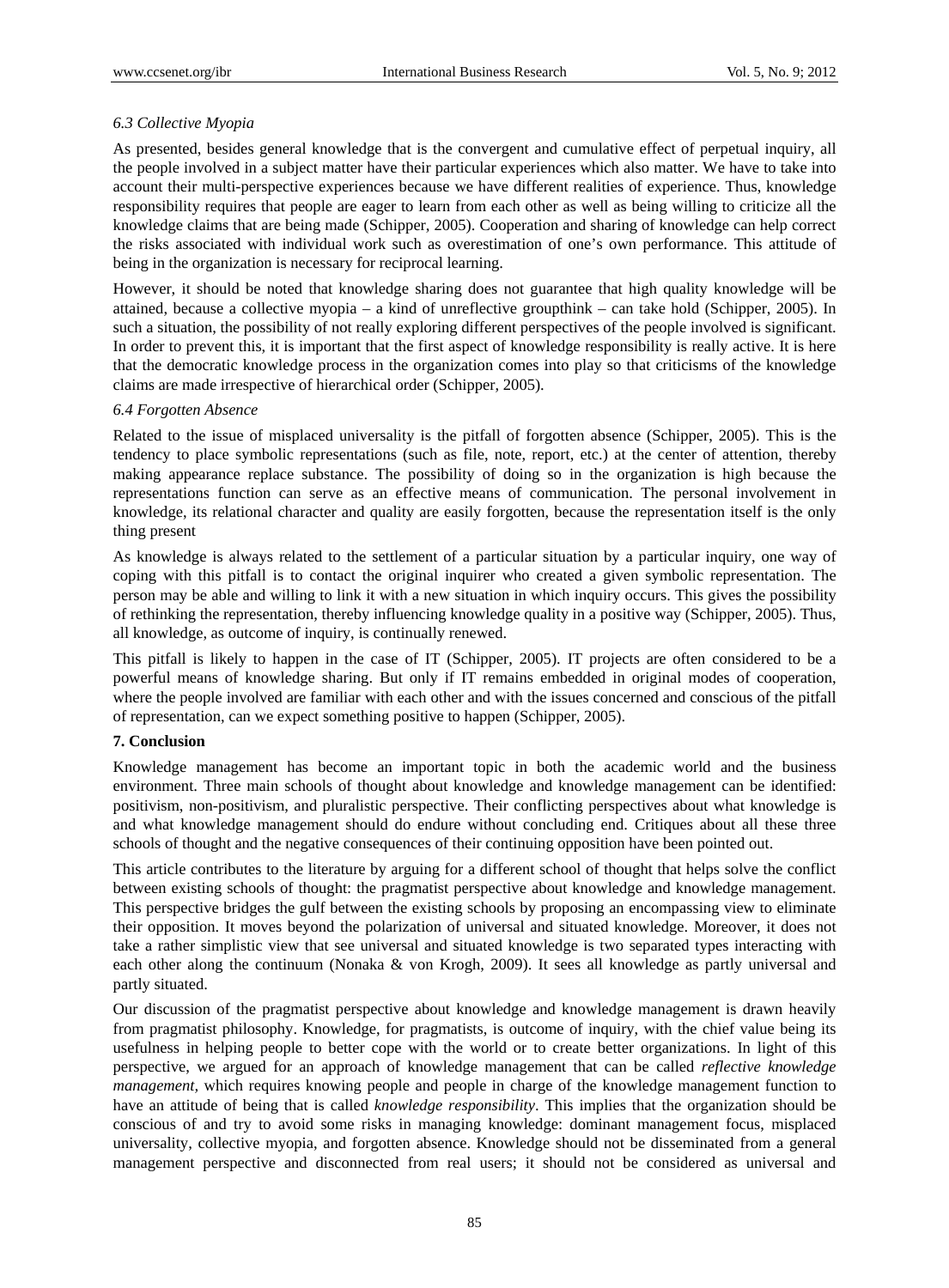applicable to any situation at hand; it should not be simply codified and stored in a database, knowledge must be seen in context and action. Most importantly, people must be eager to learn from each other.

In implementing reflective knowledge management, the organization should be aware of these risks. Employees need to be trained so that misunderstanding about knowledge and knowledge management can be avoided. They should also be encouraged to learn and share knowledge with each other. To this extent, further research is needed to identify effective ways to promote that mindset among employees.

## **References**

- Alavi, M., & Leidner, D. (2001). Review: knowledge management and knowledge management systems: conceptual foundations and research issues. *MIS Quarterly*, *25*(1), 107-136. http://dx.doi.org/10.2307/3250961
- Alvesson, M., & Karreman, D. (2001). Odd couple: making sense of the curious concept of knowledge management. *Journal of Management Studies*, *38*(7), 995-1018. http://dx.doi.org/10.1111/1467-6486.00269
- Aram, J., & Salipante, P. (2003). Bridging Scholarship in Management: Epistemological Reflections. *British Journal of Management*, *14*(3), 189-205. http://dx.doi.org/10.1111/1467-8551.00374
- Avenir, M.-J. (2010). Shaping a constructivist view of organizational design science. *Organization studies*, *31*(9-10), 1229-1256. http://dx.doi.org/10.1177/0170840610374395
- Biesta, G., & Burbules, N. (2007). *Pragmatism and Educational Research*. Lanham: Rowland and Littlefield Publishers.
- Blosch, M. (2001). Pragmatism and organizational knowledge management. *Knowledge and Process Management, 8*(1), 39-48. http://dx.doi.org/10.1002/kpm.95
- Bresnen, M., Edelman, L., Newell, S., Scarbrough, H., & Swan, J. (2003). Social practices and the management of knowledge in project environments. *International Journal of Project Management*, *21*(3), 157-166. http://dx.doi.org/10.1016/S0263-7863(02)00090-X
- Brown, J. S., & Duguid, P. (2001). Knowledge and organisation: a social practice perspective. *Organization Science*, *12*(2), 198-213. http://dx.doi.org/10.1287/orsc.12.2.198.10116
- Cavaleri, S. (2004). Leveraging organizational learning for knowledge and performance. *The learning organization*, *11*(2), 159-176. http://dx.doi.org/10.1108/09696470410521619
- Chiva, R., & Alegre, J. (2005). Organizational learning and organizational knowledge: towards the integration of two approaches. *Management learning*, *36*(1), 49-68. http://dx.doi.org/10.1177/1350507605049906
- Cook, S., & Brown, J. (1999). Bridging epistemologies: the generative dance between organizational knowledge and organizational knowing. *Organization Science*, *10*(4), 381-400. http://dx.doi.org/10.1287/orsc.10.4.381
- Corradi, G., Gherardi, S., & Verzelloni, L. (2010). Through the practice lens: where is the bandwagon of practice-based studies heading. *Management Learning*, *41*(3), 265-283. http://dx.doi.org/10.1177/1350507609356938
- De Geus, A. (1988). Planning as learning. *Harvard Business Review*, *66*(2), 70-74.
- De Geus, A. (1997). *The living company*. Boston: Harvard Business Press.
- Dewey, J. (1905). The postulate of immediate empiricism. In J. A. Boydston (Ed.), *John Dewey: middle works*, *1899-1924* (Vol. 3, pp.158-67). Carbondale: Southern Illinois University Press.
- Dewey, J. (1916). *Democracy and education*. New York: The Free Press.
- Dewey, J. (1922). *Human nature and conduct*. New York: Modern Library.
- Dewey, J. (1927). *The Public and Its Problems*. Ohio: Swallow Press/Ohio University Press.
- Dewey, J. (1938). *Logic: the theory of inquiry*. New York: Henry Holt and Company.
- Dewey, J. (1958). *Experience and nature*. USA: Dover.
- Dewey, J. (2005). *The quest for certainty: a study of the relation of knowledge and action*. New York: Minton, Balch & company.
- Donaldson, L. (1996). *For positivist organization theory*. London: Sage.
- Drucker, P. (1997). *Post-capitalist society*. Oxford: Butterworth-Heinemann.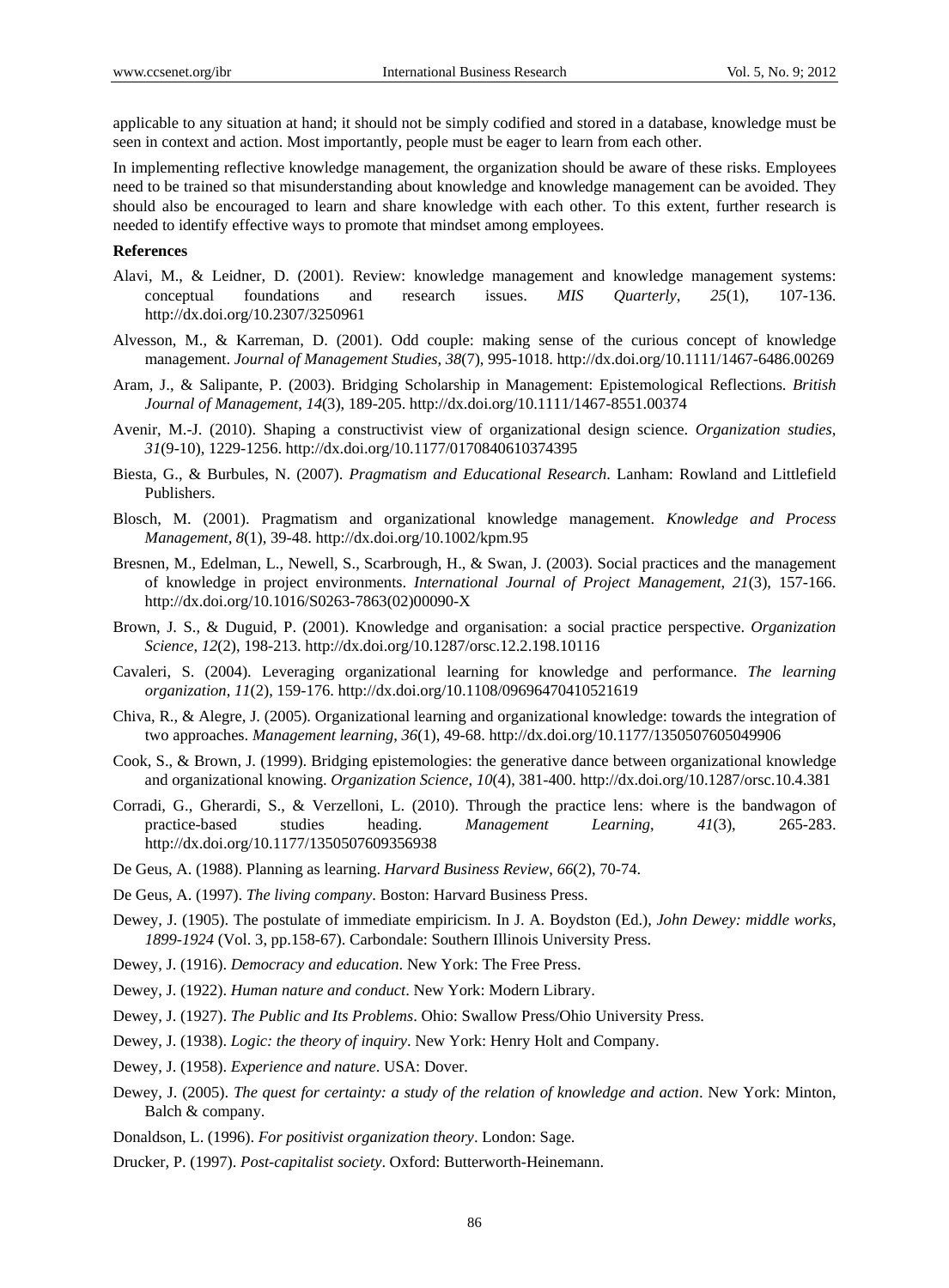- Easterby-Smith, M., & Lyles, M. (2003). Introduction: watersheds of organizational learning and knowledge management. In Easterby-Smith, M. & Lyles, M., (Eds.), *The Blackwell handbook of organizational learning and knowledge management* (pp. 1-16). USA: Blackwell Publishing Ltd.
- Elkjaer, B. (2004). Organizational learning: the third way. *Management learning*, *35*(4), 419-434. http://dx.doi.org/10.1177/1350507604048271
- Fenstermacher, G. D., & Sanger, M. (1998). What is the significance of John Dewey's approach to the problem of the knowledge?. *Elementary School Journal*, *98*(5), 467-478. http://dx.doi.org/10.1086/461909
- Fischer, M., Nackenoff, C., & Chmielewski, W. (Eds.). (2009). *Jane Addams and the Practice of Democray*. Urbana and Chicago: University of Illinois Press.
- Gherardi, S. (2000). Practice-based theorizing on learning and knowing in organizations. *Organization*, *7*(2), 211-225. http://dx.doi.org/10.1177/135050840072001
- Gherardi, S., Nicolini, D., & Odella, F. (1998). Toward a social understanding of how people learn in the organizations: the notion of situated curriculum. *Management Learning*, *29*(3), 273-297. http://dx.doi.org/10.1177/1350507698293002
- Grant, R. M. (1996). Toward a knowledge-based theory of the firm. *Strategic Management Journal, 17*, 109-122.
- Guba, E. G., & Lincoln, Y. S. (1994). Competing paradigms in qualitative research. In Denzin, N. K. & Lincoln, Y. S. (Eds.), *Handbook of qualitative research* (pp. 105-117). London: Sage.
- Handley, K., Sturdy, A., Fincham, R., & Clark, T. (2006). Within and Beyond Communities of Practice: Making Sense of Learning through Participation, Identity and Practice. *Journal of Management Studies, 43*(3), 641-53. http://dx.doi.org/10.1111/j.1467-6486.2006.00605.x
- Hansen, M. T., Nohria, N., & Tierney, T. (1999). What's Your Strategy for Managing Knowledge?. *Harvard Business Review*, March-April, 1-10.
- Heaton, L., & Taylor, J. (2002). Knowledge management and professional work. *Management Communication Quarterly*, *16*(2), 210-236. http://dx.doi.org/10.1177/089331802237235
- Hislop, D. (2009). *Knowledge management in organization*. USA: Oxford University Press.
- Hislop, D. (2010). Knowledge management as an ephemeral management fashion?. *Journal of Knowledge Management, 14*(6), 779-790. http://dx.doi.org/10.1108/13673271011084853
- Jarzabkowski, P., Mohrman, S., & Scherer, A. (2010). Organization Studies as Applied Science: The Generation and Use of Academic Knowledge about Organizations Introduction to the Special Issue. *Organization Studies*, *31*(9-10), 1189-1207. http://dx.doi.org/10.1177/0170840610374394
- Johnson, J. (2000). Knowledge acquisition and management: perspectives, strategic implications, and extensions to the virtual setting. In Malhotra, Y. (Ed.), *Knowledge management and virtual organization*. USA: Idea Group Publishing.
- Kogut, B., & Zander, U. (1992). Knowledge of the firm, combinative capabilities and the replication of technology. *Organization Science*, *3*(3), 383-397. http://dx.doi.org/10.1287/orsc.3.3.383
- Lave, J., & Wenger, E. (1991). *Situated learning. Legitimate peripheral participation*. Cambridge: Cambridge University Press. http://dx.doi.org/10.1017/CBO9780511815355
- McElroy, M. (2000). Integrating complexity theory, knowledge management and organizational learning. *Journal of knowledge management*, *4*(3), 195-203. http://dx.doi.org/10.1108/13673270010377652
- Metcalfe, M. (2008). Pragmatic inquiry. *Journal of the Operational Research Society*, *59*(8), 1091-1099. http://dx.doi.org/10.1057/palgrave.jors.2602443
- Nicolini, D., Gherardi, S., & Yanow, D. (2003). Introduction: toward a practice-based view of knowledge and knowing in organizations. In Nicolini, D., Gherardi, S. & Yanow, D. (Eds.), *Knowing in organizations: a practice-based approach* (pp. 3-31). NY: M.E. Sharpe, Inc.
- Nonaka, I. (1994). A dynamic theory of organizational knowledge creation. *Organization Science*, *5*(1), 14-37. http://dx.doi.org/10.1287/orsc.5.1.14